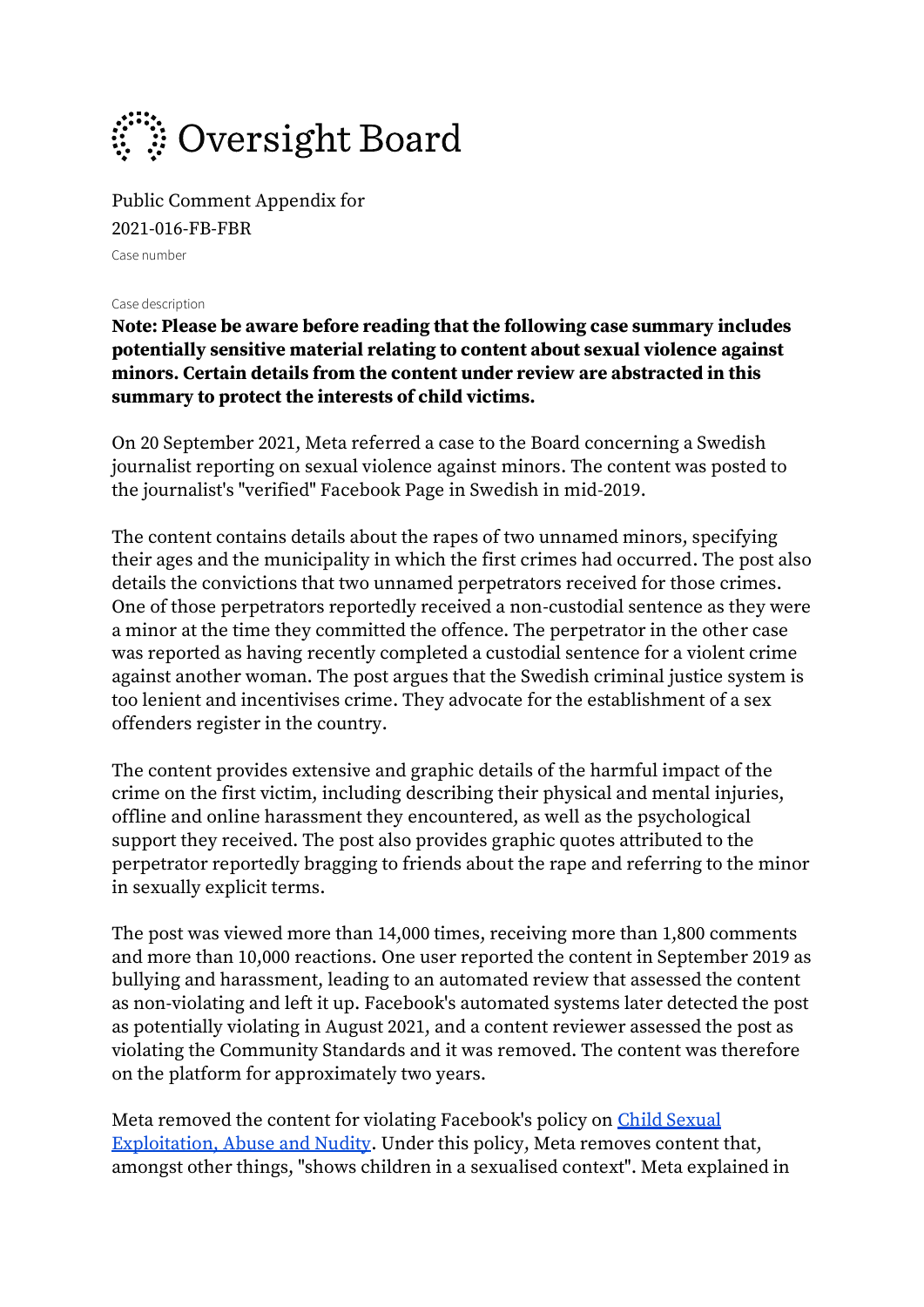its referral to the Board that the post was in violation of this policy because it "describes how the attacker viewed the minor in sexually explicit terms".

In its referral, Meta stated that the content decision is difficult because it highlights the tension and challenges the company "confronts when balancing the values of safety, dignity and voice". Meta also noted that the case is significant because "the user is a well-known investigative journalist and he posted about a crime of public interest". Meta further indicated that while it is important that users can "raise awareness of crimes, atrocities and violations of human rights on Facebook", it is also important that Facebook does "not serve as a platform for re-traumatising victims of these crimes or facilitating their harassment".

The Board has not received a statement from the user as of the publication of this summary.

The Board would appreciate public comments that address:

- Whether Meta's decision to remove the post is consistent with Facebook's Child Sexual Exploitation, Abuse and Nudity Community Standard, and Facebook's stated values and human rights responsibilities and commitments.
- Whether Facebook's policies and their enforcement adequately protect the identities and rights of child victims of sexual crimes, including protecting against retraumatising those victims, while also enabling public interest commentary about such crimes and the criminal justice system.
- Whether Meta's design choices incentivise sensationalist reporting on issues affecting children's rights, if or how Meta should respond to such impacts, and the relevance of ethical journalism standards in this regard.

In its decisions, the Board can issue policy recommendations to Meta. While recommendations are not binding, Meta must respond to them within 30 days. As such, the Board welcomes public comments proposing recommendations that are relevant to this case.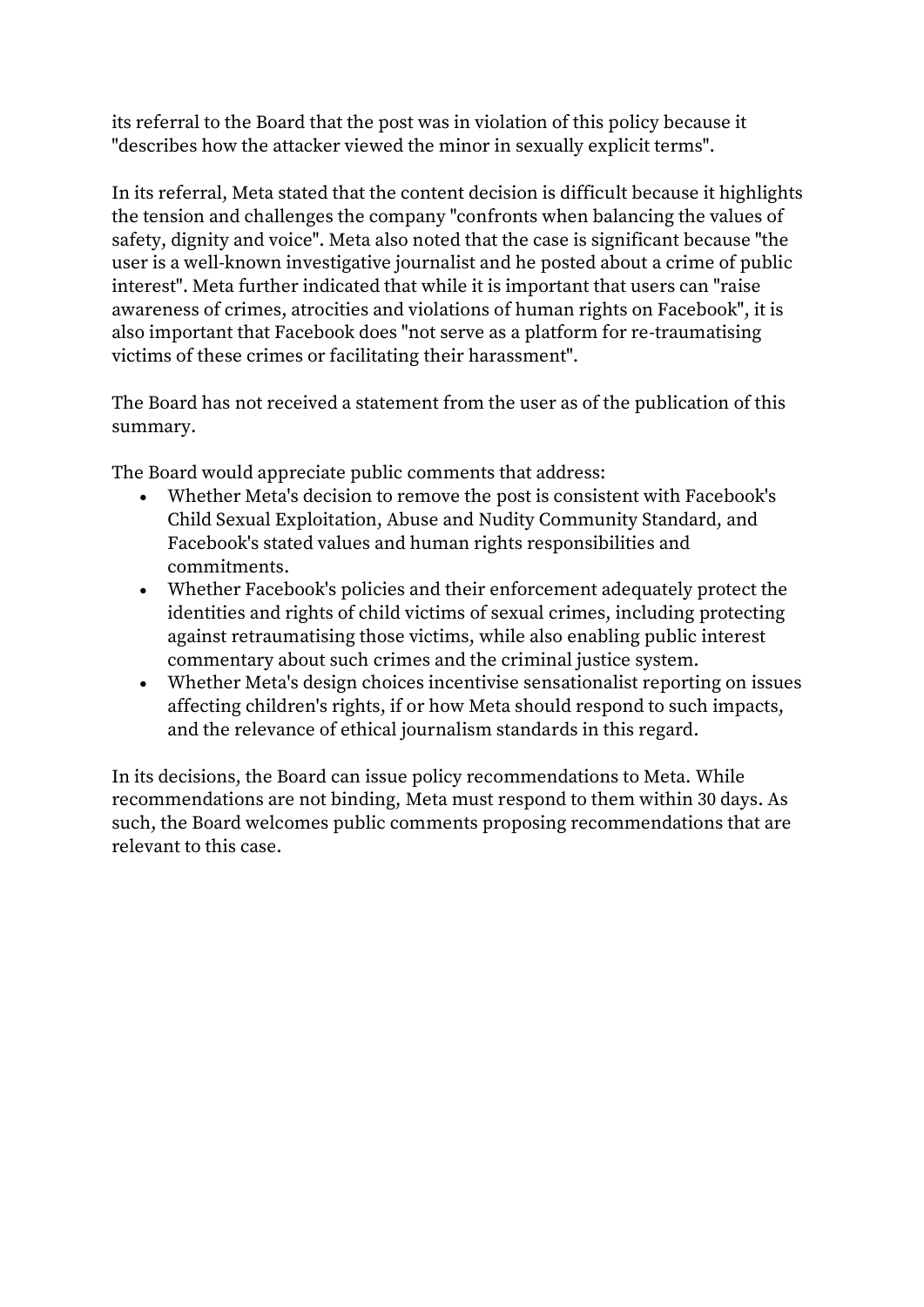

Public Comment Appendix for 2021-016-FB-FBR Case number

The Oversight Board is committed to bringing diverse perspectives from third parties into the case review process. To that end, the Oversight Board has established a public comment process.

Public comments respond to case descriptions based on the information provided to the Board by users and Facebook as part of the appeals process. These case descriptions are posted before panels begin deliberation to provide time for public comment. As such, case descriptions reflect neither the Board's assessment of a case, nor the full array of policy issues that a panel might consider to be implicated by each case.

To protect the privacy and security of commenters, comments are only viewed by the Oversight Board and as detailed in the [Operational Privacy Notice.](https://osbcontent.s3-eu-west-1.amazonaws.com/OSB+Operational+Privacy+Notice.pdf) All commenters included in this appendix gave consent to the Oversight Board to publish their comments. For commenters who did not consent to attribute their comments publicly, names have been redacted. To withdraw your comment, please email [contact@osbadmin.com.](mailto:contact@osbadmin.com?subject=Public%20Comment%20Form)

To reflect the wide range of views on cases, the Oversight Board has included all comments received except those clearly irrelevant, abusive or disrespectful of the human and fundamental rights of any person or group of persons and therefore violating the [Terms for Public Comment.](https://osbcontent.s3-eu-west-1.amazonaws.com/Public+Comment+Terms+OSB.pdf) Inclusion of a comment in this appendix is not an endorsement by the Oversight Board of the views expressed in the comment. The Oversight Board is committed to transparency and this appendix is meant to accurately reflect the input we received.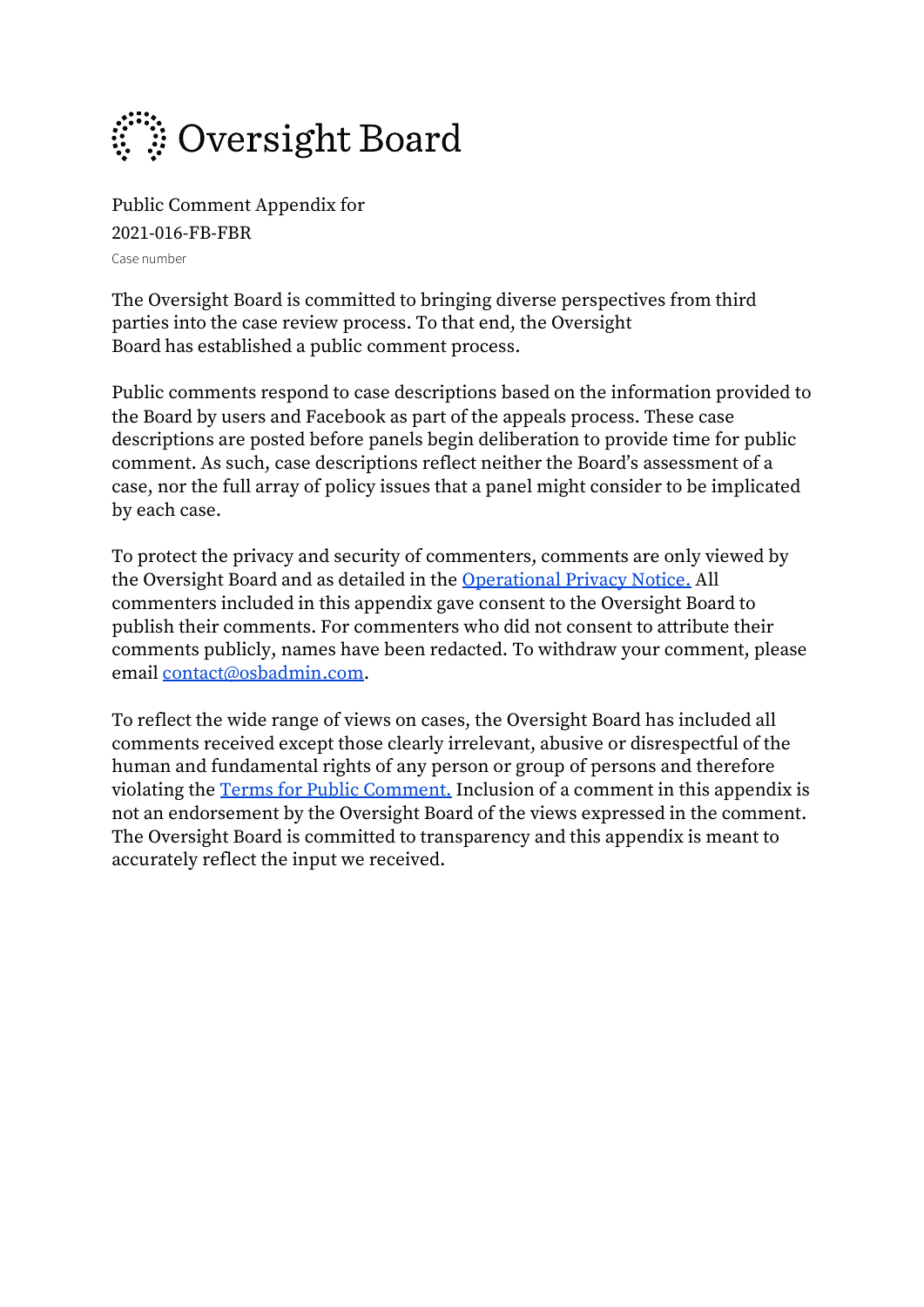

### Public Comment Appendix for

2021-016-FB-FBR

Case number

### 10

Number of Comments

### Regional Breakdown

 $0$   $3$  2 Asia Pacific & Oceania Central & South Asia Europe Latin America & Caribbean

Middle East and North Africa Sub-Saharan Africa United States & Canada

0 0 5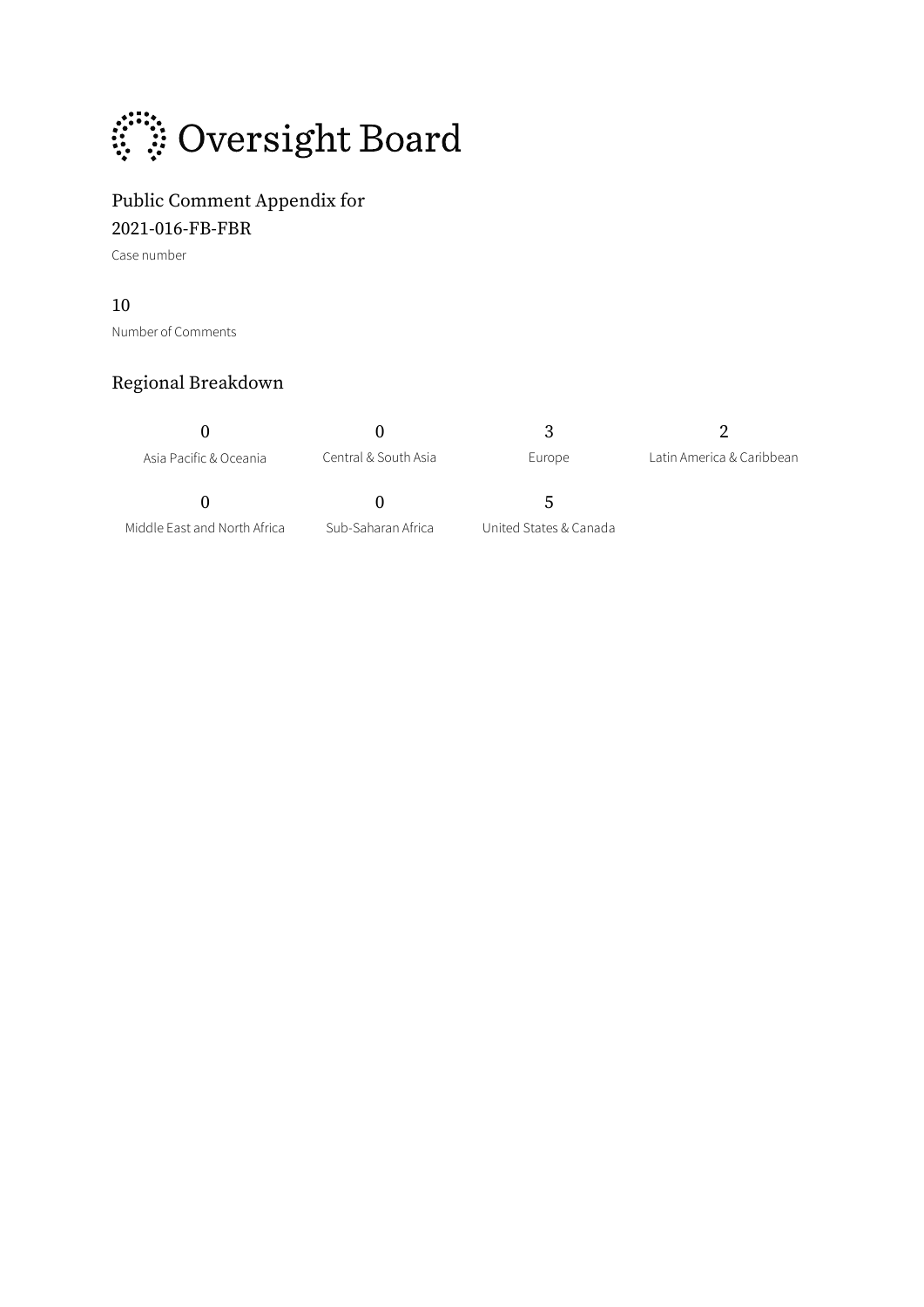# 2021-016-FB-FBR PC-10264 United States and Canada

# Prostasia Foundation Tes

Organization Response on behalf of organization

––––

Jeremy Malcolm English

Commenter's first name Commenter's last name Commenter's preferred language

Short summary provided by the commenter

Applying Facebook's policy on Child Sexual Exploitation, Abuse and Nudity to stifle critical discussion about a reported case of child sexual exploitation is a misuse of the policy. Facebook's policy disallows the discussion of child sexual exploitation only to the extent that it "threatens, depicts, praises, supports, provides instructions for, makes statements of intent, admits participation in or shares links of" such exploitation. In the context of the journalist's post, sharing comments from the perpetrator referring to the minor in sexually explicit terms cannot be characterized as praising or supporting the abuse. On the contrary, it was clearly quoted in condemnation of the perpetrator's actions. Meta's decision should be reversed.

Full Comment

See attachment

Link to Attachment [PC-10264](https://osbcontent.s3.eu-west-1.amazonaws.com/PC-10264.pdf)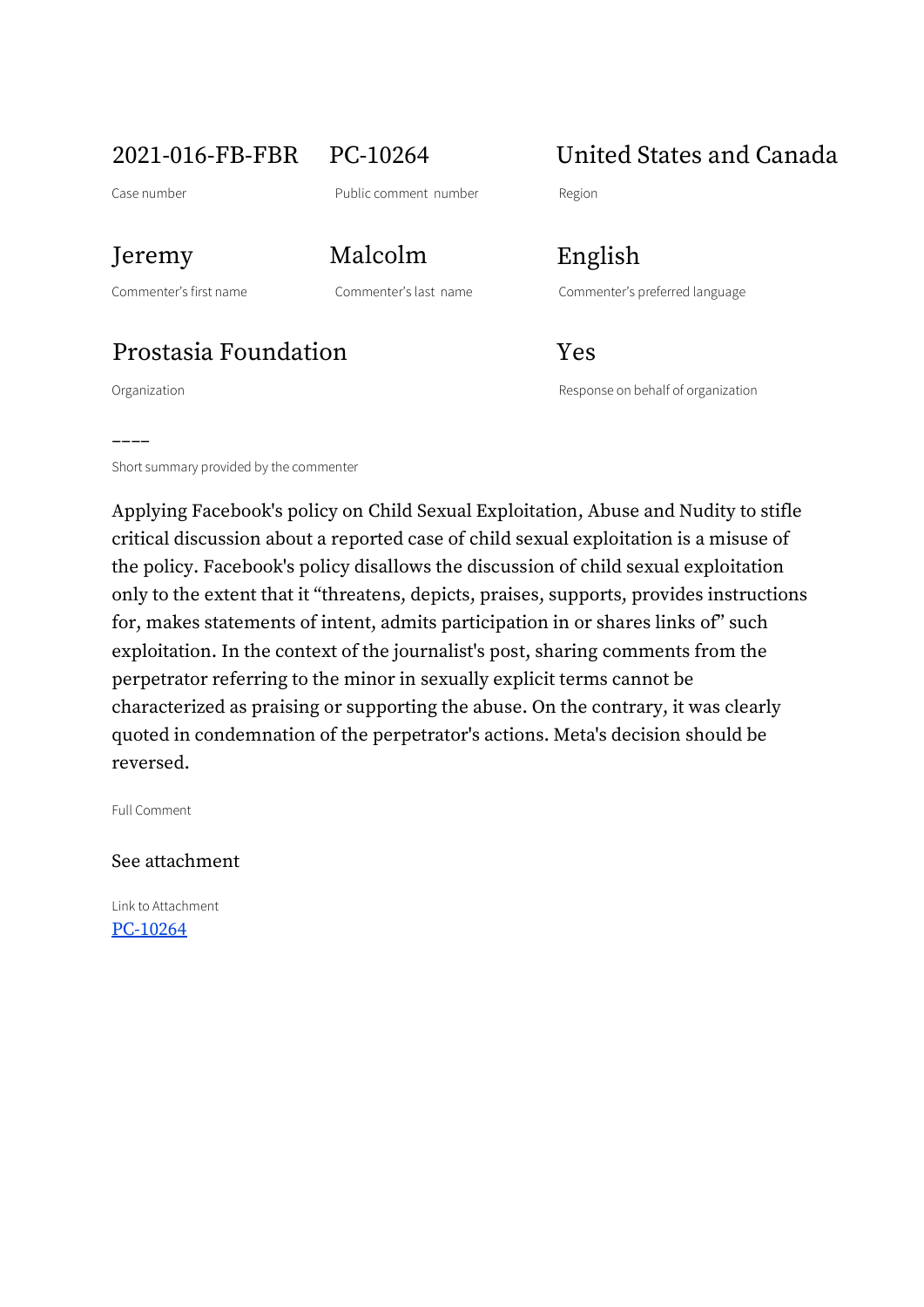2021-016-FB-FBR PC-10265 United States and Canada

Case number **Case number** Public comment number Region

Brett Prince English

Commenter's first name Commenter's last name Commenter's preferred language

## Neurobehavioral Rehabilitation Associates Yes

––––

Organization and a structure of the Company of the Response on behalf of organization

Short summary provided by the commenter

Harmless. Again FB/Meta should not continue to act in this hyper-monitoring fashion which creates unnecessary societal divisiveness and fear. Thought and speech policing is not the true function of a private company, nor should it be. Diversity of view points is desirable. It is absolutely Orwellian to stifle free speech and free thought in this overkill manner

Full Comment

See above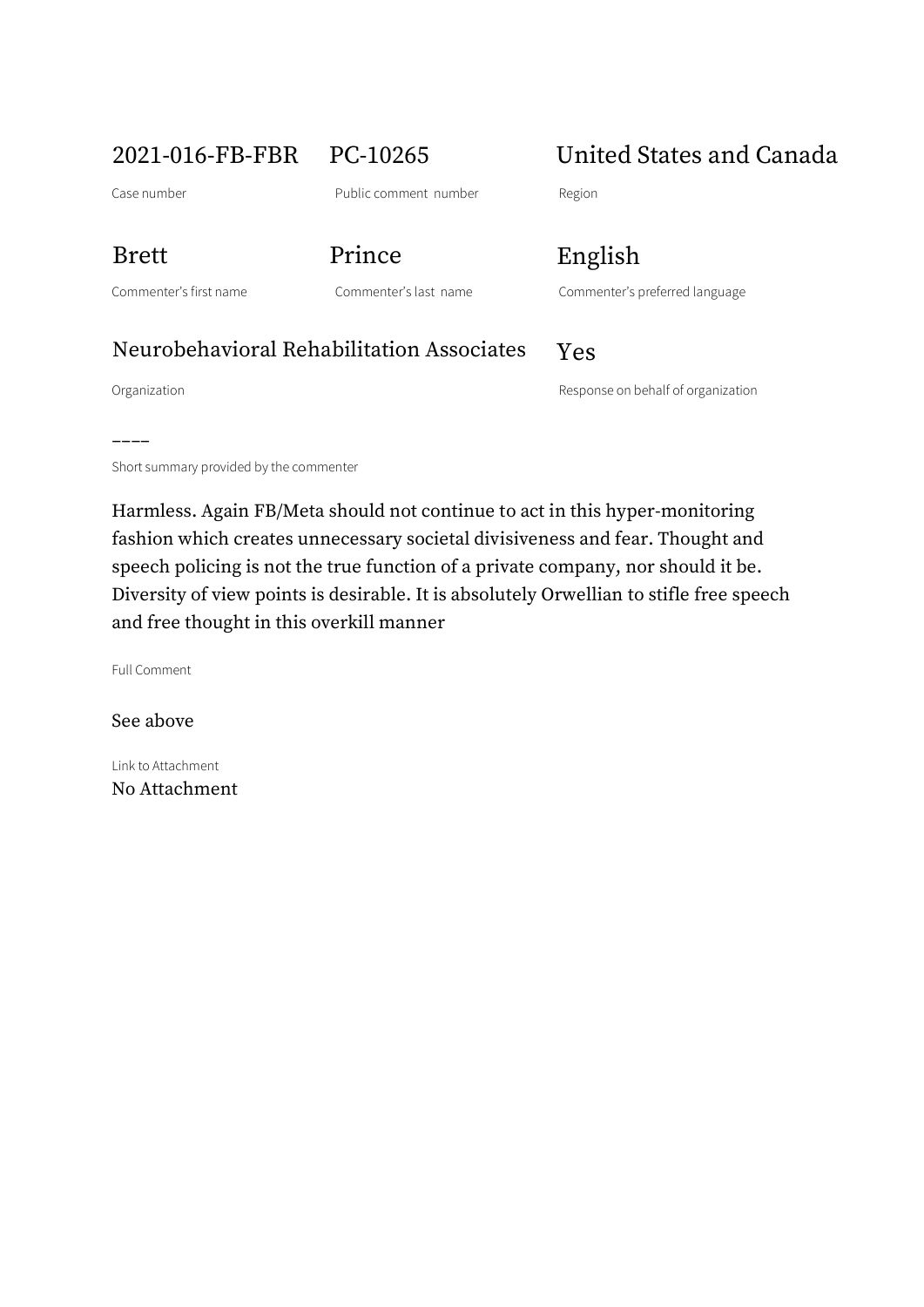2021-016-FB-FBR PC-10270 Latin America and Caribbean

# Carolina Christofoletti English

### Anti-Human Trafficking Intelligence Initiative Tes

––––

Commenter's first name Commenter's last name Commenter's preferred language

Organization Response on behalf of organization

Short summary provided by the commenter

It is not a matter of Community Standards and Content Moderation but, instead, a matter of De-Escalation and of harmful-networks-to-be. Keeping the instrumental consistency (e.g. disallow comments if they are what makes it problematic) is highly important in order to maintain, simultaneously: a) The user's Trust on Facebook - a trust that relies on the fact that no one will be punished by Facebook because of a content that was and is not originally harmful and which had become potentially problematic only after Facebook's community started interacting with it - and b) The Facebook's Community Safety, whose safety standards will not allow harmful networks to grow around innocent posts - e.g. a news story - anymore.

### Full Comment

The case referred to Meta's Oversight Board seems to derive its relevance from the very fact that what seems to have caused the content to be removed was not exactly what the journalist intended by posting it but, instead, how Facebook's community was reacting to that post. In order to control the further escalation of a harmful network around the journalist's post, Facebook removed the as being one that violated Facebook's Child Sexual Exploitation, Abuse and Nudity Community Standard. By removing the post itself (and not the harmful commentaries, one by one, around it), Facebook prevented the post from becoming further recognized a virtual-geography of interest to be exploited, for example, by Child Sexual Abuse Material's (CSAM) criminals, to whom journalistic posts seem of particular interest when it comes to 'getting in contact with other offenders' and 'getting to know victims'. In a case study conducted by me (as a CSAM Researcher) in cooperation with Brazilian Law Enforcement Authorities, I had the opportunity to see how, in a very similar situation, a post talking about the kidnap and rape of a 12 years old girl lead to more than 3,000 commentaries asking for the raping video on Facebook –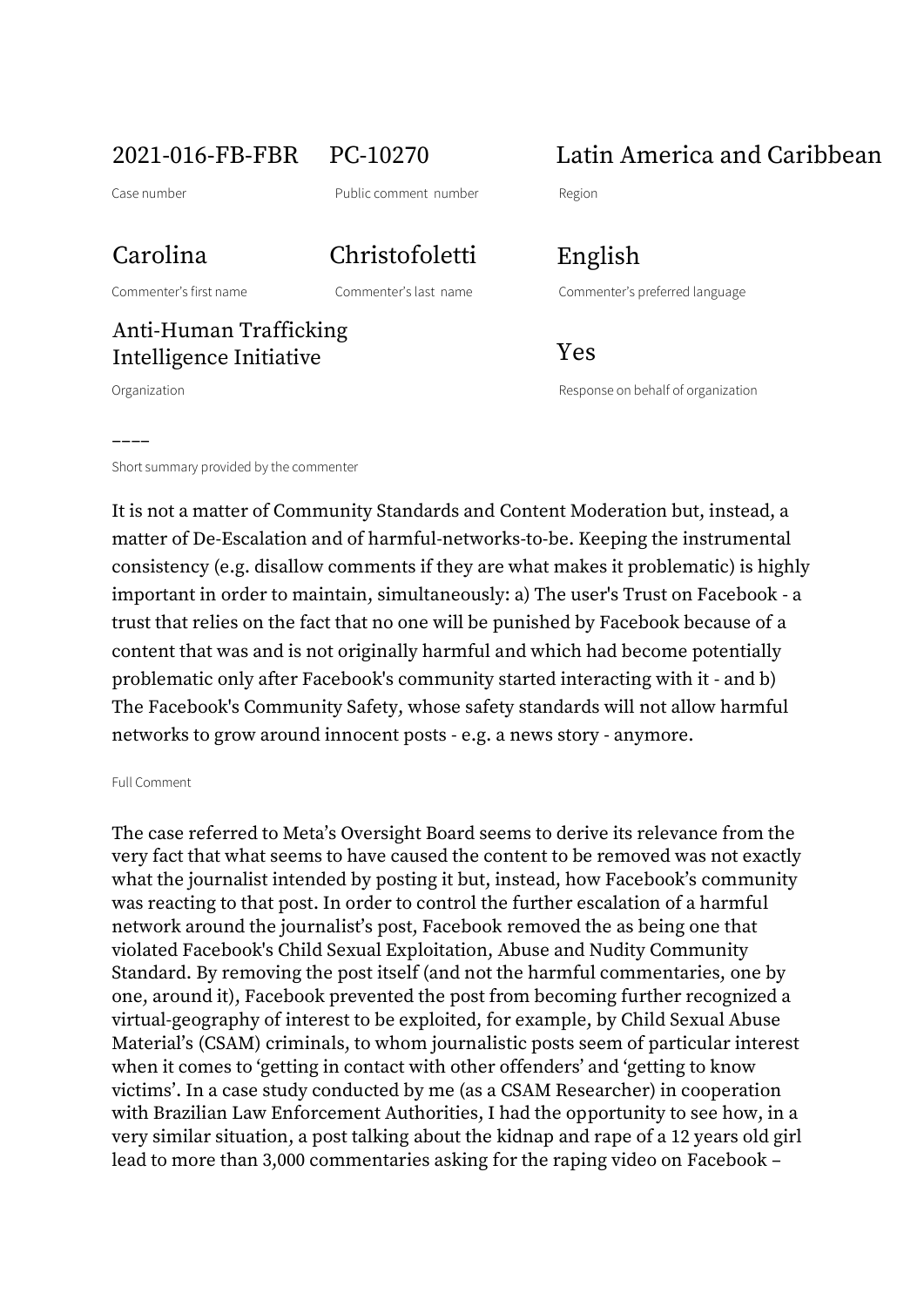what Facebook's users (potential CSAM criminals) answered with their WhatsApp numbers and a notice that they 'knew where one could find more of that videos'. A network approach to Child Safety Content Moderation (post removal) is, indeed, something fascinating from a Trust & Safety perspective. Only, that it must be justified as so. Even though I do not see the journalist's post as one violating Facebook's Child Sexual Exploitation, Abuse and Nudity Community Standards itself, I see how the surrounding interactions can create a complex and rapidly escalating environment around it that can, indeed, constitute a violation of Facebook's Community Standards. All this does not change the fact that, objectively, the Journalist post does not violate Facebook's Standards, and that Trust & Safety moderation here should have been approached not through a content-basis, but through a de-escalation metrics. If we were talking about de-escalation policies, then the removal would have been justified – and the Freedom of Expression, simultaneously, remain as an equally protected value. The reason for the post removal is, from my point of view, wrongly stated – even though the results achieved by that (local network disruption) have been highly beneficial to Facebook's community. Despite that, it is highly important to keep the removals correctly justified, reason why I would have suggested adding a removal reason based on "de-escalation policies", so to be able to better assess those cases. As such, maybe the best Content Moderation approach for the Oversight Board and for this second case would have been letting both journalistic posts inside Facebook [provided that it did not a) exposed the minor b) created a harassment network around the criminal c) violated Facebook's community policies in any other objective way] while simply deleting the previous commentaries done around it which would have otherwise allowed CSAM criminals to identify themselves and start a new conversation through private chats- and disallowing further commentaries from being posted. Curiously, this is the very way that Dark Web CSAM forums are moderated in "hard cases" as such.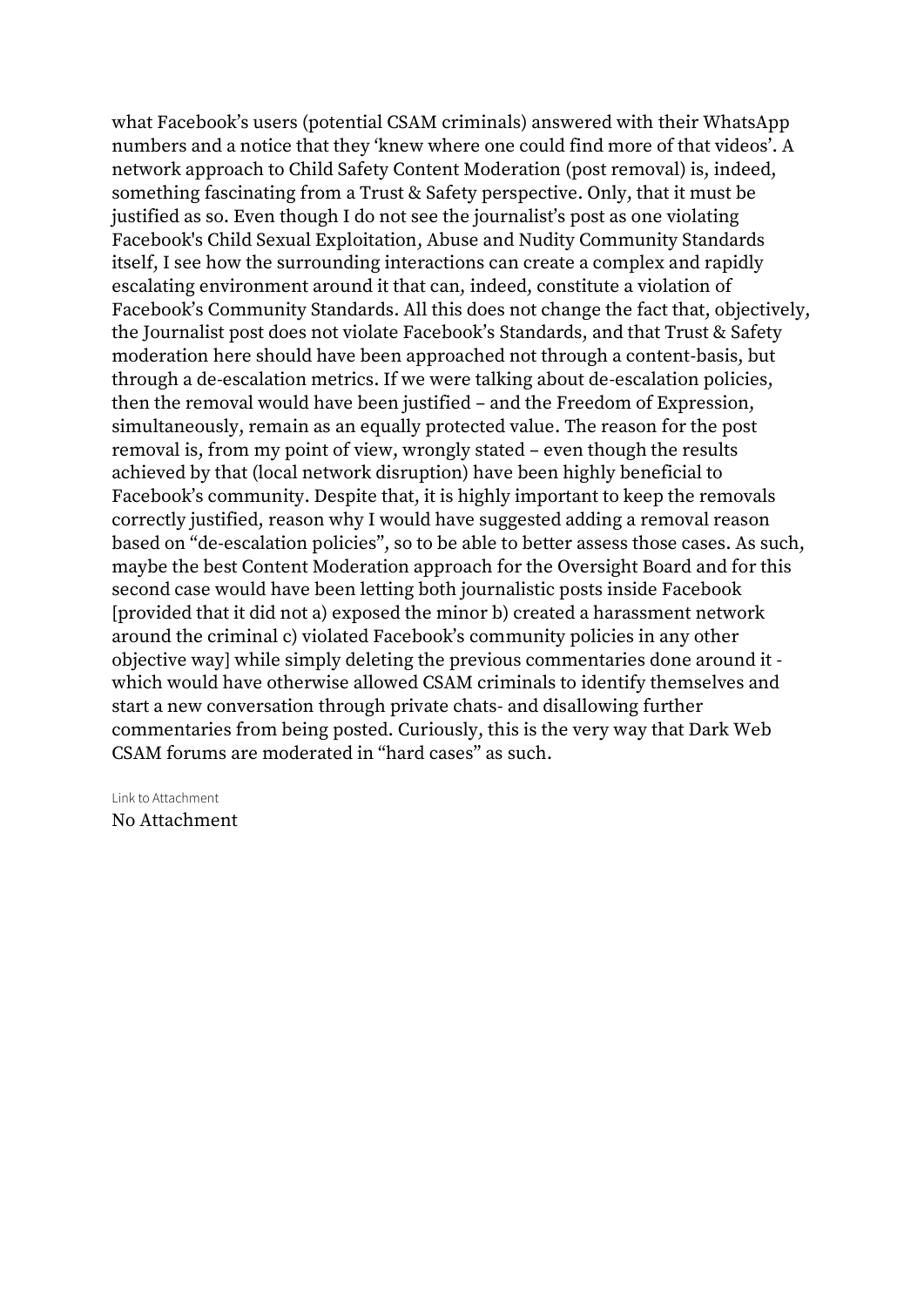2021-016-FB-FBR PC-10277 Europe

# Equality Now Yes

––––

Jacqui Hunt English

Commenter's first name Commenter's last name Commenter's preferred language

Organization Response on behalf of organization

Short summary provided by the commenter

Our comment sets out a brief checklist of principles that include, first and foremost, protecting the victim-survivor of sexual violence; addressing content that would either harm a specific victim-survivor or victims-survivors in general or perpetuate harmful and discriminatory stereotypes of women; and supporting content that aims to educate on the causes and instances of sexual violence, obstacles to accessing justice or generally to promote an end to violence and discrimination against women and promote their equality.

### Full Comment

Checklist 1. The post should not put the victims' safety or anonymity at risk and so should not contain identifiers that would compromise those principles. 2. Rape and sexual abuse are always about power and control and never about sexual desire. In principle, therefore, a mere description of what happened during a rape or sexual abuse would not per se be "sexualised" content. Rape is about violence, not sex. However, it would be important generally to look at the individual context to ensure there has been no sensationalisation or sexualisation of rape or sexual assault, for example as can be found in pornography. In addition in this case, the journalist is said to have repeated the graphic quotes attributed to the perpetrator. While the original quotes could well have been sexualised and contrary to Meta's Standard and Facebook's stated values, if the purpose of repeating them is to demonstrate for example the type of deep-seated misogynistic beliefs or the negative stereotypes that enable an environment for and perpetuate sexual violence, that could be very useful information for the public to recognise biases and entrenched structural barriers to preventing and addressing sexual violence with a view to more targeted action to end it. Intent is therefore very important and content should not be deleted if it would be helpful in understanding the root causes of and working against sexual violence and can be readily understood that it serves those purposes.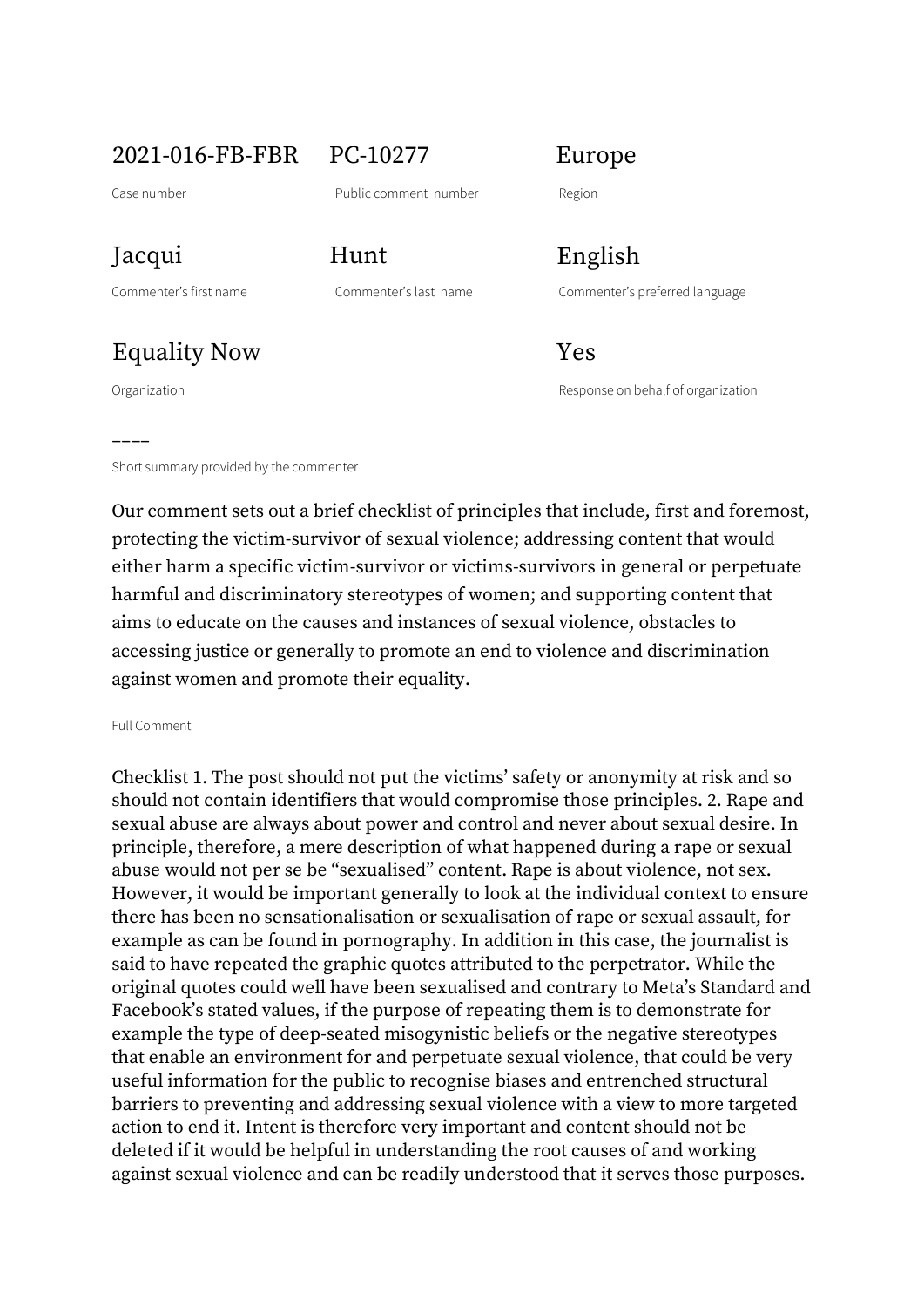In addition to intent, the text should never incentivise or sensationalise sexual violence. Here, the original post "argues that the Swedish criminal justice system is too lenient and incentivises crime". The denouncing of sexual violence and call for positive change frames this post very differently than if it had simply been a recounting of the graphic details for public consumption. While violence may be depicted in such messages, the explicit language used appears to call for greater prevention of and protection from sexual violence which would in principle be for the public good. 3. Perpetrators should be described as such and their behaviour explained in the context of discrimination against women/misogyny rather than, for example, using racial stereotypes. Merely reporting on a perpetrator and the actions he chose to take would not per se constitute bullying and harassment. Indeed, the focus of stories on sexual violence should be on the chosen actions of the perpetrator without trying to excuse or mitigate them with facts that are not relevant to his chosen behaviour, for example that he didn't have a girlfriend, or to put any blame on the victim-survivor, for example that she was out late at night. 4. Stories about and references to sexual violence, even if executed sensitively, could well retraumatise victims-survivors in general. Each individual is different and it is not possible to give a blanket list of triggering points with respect to sexual violence or any other personal trauma from any public story or image. Provided the individual victims-survivors are not identifiable or their safety compromised (see point 1), it is important to publish sensitively written pieces which draw attention to male violence against women including the workings or failures of the criminal justice system. Failure to do so risks leaving in the public domain only the stories and images that are not subject to or which evade oversight, which are more likely to be those that do sensationalise and/or sexualise sexual violence. Removing sensitively-written journalism removes the counter-weight to these other harmful narratives. For general guidelines and more information on reporting violence against women, please see further for example Zero Tolerance (Scotland), Genderlinks and UNESCO.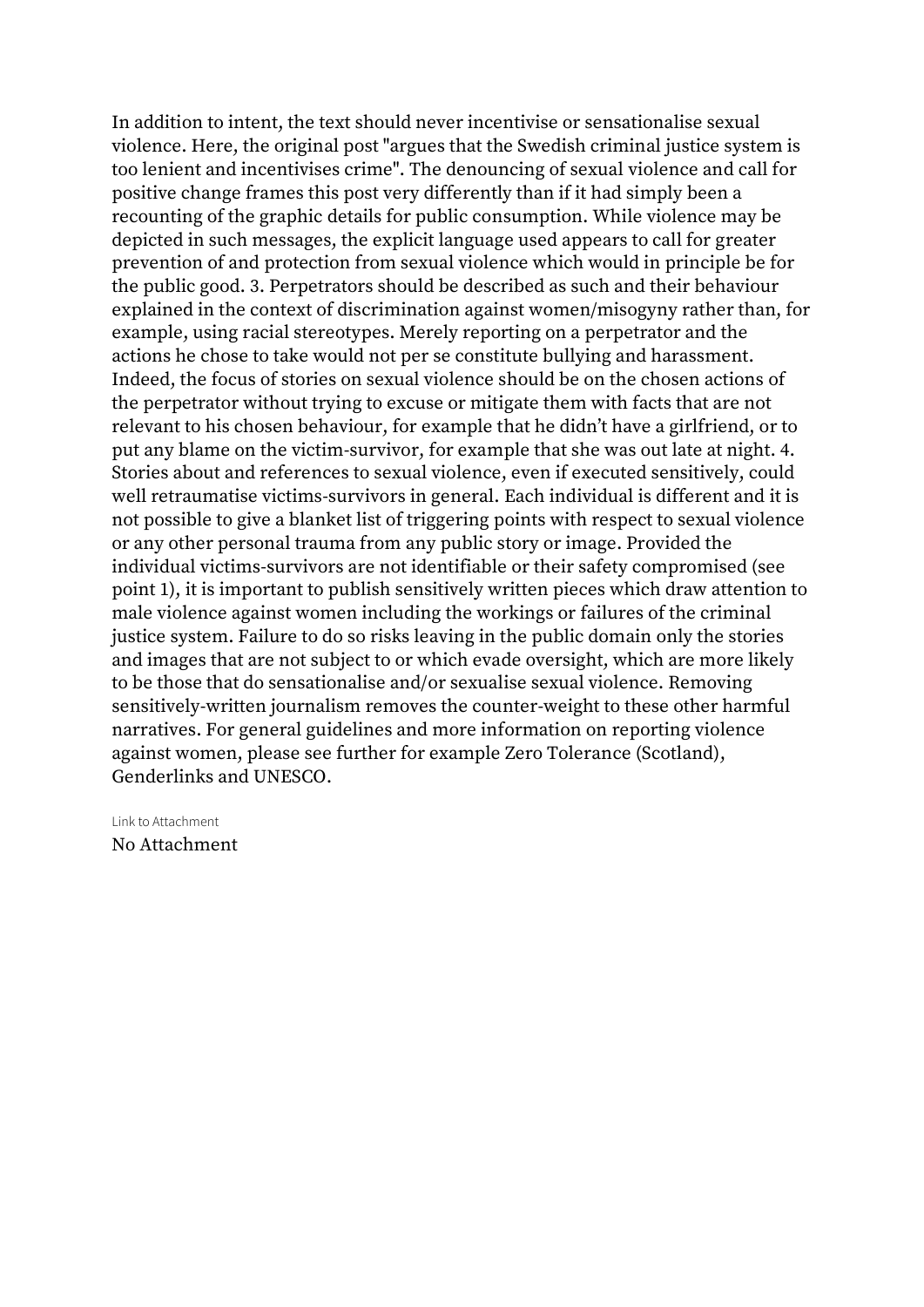## BYU No

––––

Short summary provided by the commenter

### See attached.

Full Comment

See attached.

Link to Attachment [PC-10280](https://osbcontent.s3.eu-west-1.amazonaws.com/PC-10280.pdf)

# Jason Whiting English

# 2021-016-FB-FBR PC-10280 United States and Canada

Commenter's first name Commenter's last name Commenter's preferred language

Organization **Construction** Construction Response on behalf of organization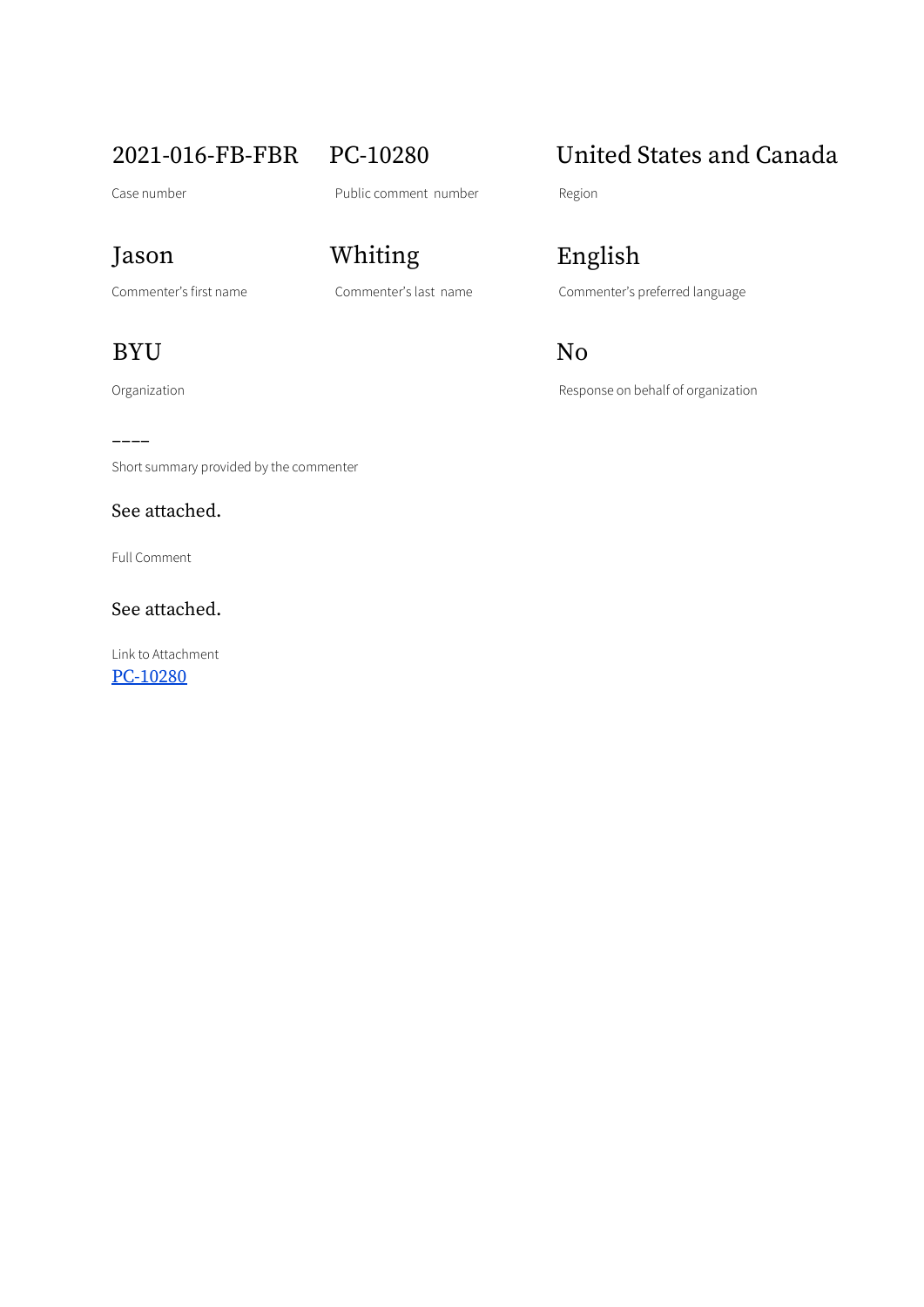João Archegas English

# Institute for Technology and Society of Rio | ModeraLab Yes

––––

2021-016-FB-FBR PC-10284 Latin America and Caribbean

Commenter's first name Commenter's last name Commenter's preferred language

Organization Response on behalf of organization

Short summary provided by the commenter

This public comment sheds light on the scope of Facebook's Community Standards concerning sexual abuse and exploitation of minors, and the standards for protecting them from re-victimization in the digital space. Then, it goes on to briefly portray the nuances of balancing public interest and the protection of children's rights, and argue that Meta can improve on how it addresses disputes between these often opposing concerns. Lastly, it suggests a tool to assist the company in identifying when and to what extent public interest may override children's rights and best interests.

Full Comment

Please refer to the attachment for the full text of our comment.

Link to Attachment [PC-10284](https://osbcontent.s3.eu-west-1.amazonaws.com/PC-10284.pdf)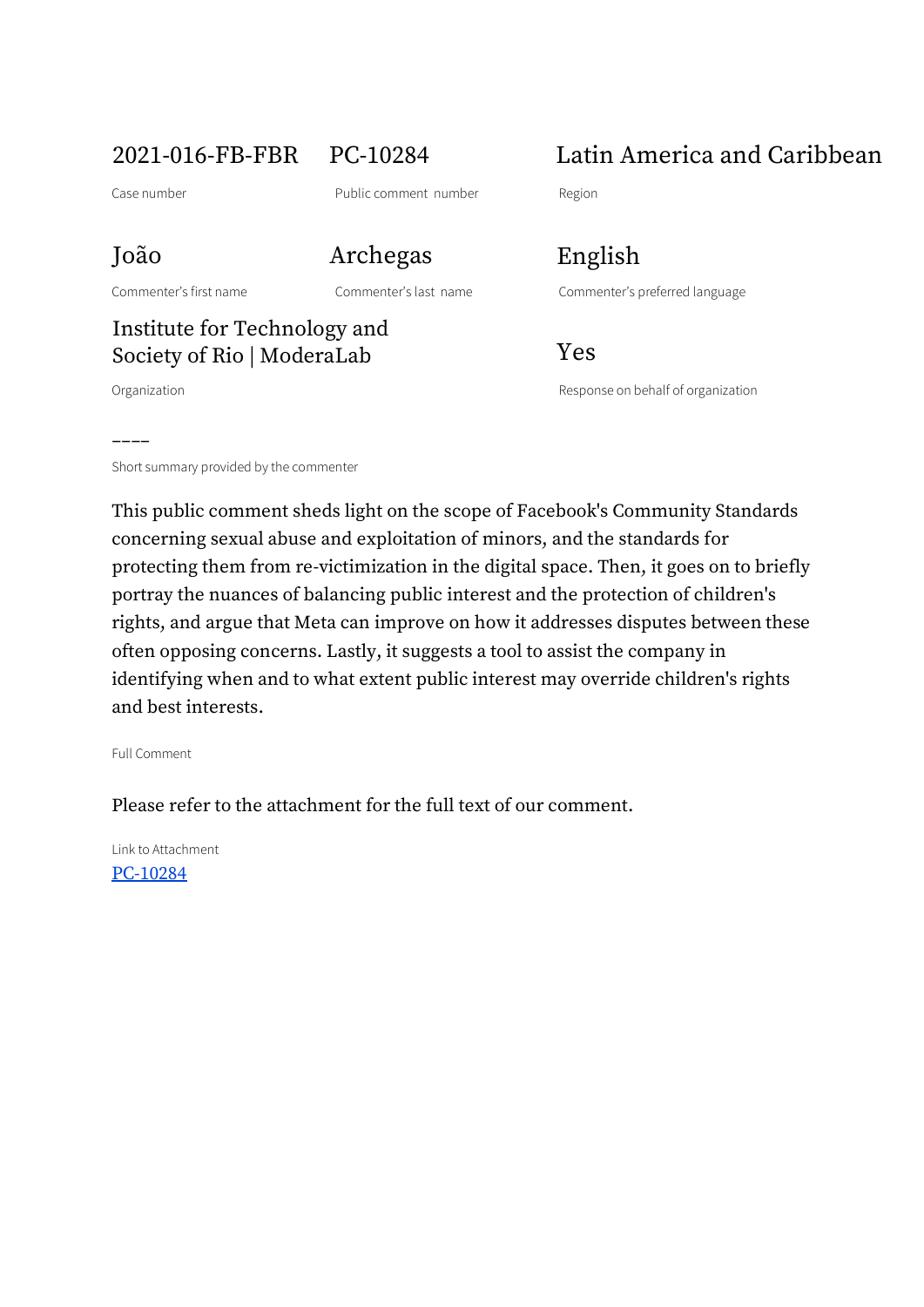2021-016-FB-FBR PC-10285 United States and Canada

Case number **Case number** Public comment number Region

Anne Collier English

Commenter's first name Commenter's last name Commenter's preferred language

# The Net Safety Collaborative Yes

––––

Organization Response on behalf of organization

Short summary provided by the commenter

We know from the research that graphic depiction online of violence against a minor extends the victimization and trauma the minor experienced originally. Removal of such content is in line with children's rights and Meta's policies against Child Sexual Exploitation, Abuse and Nudity even when the graphic depiction is provided by a credentialed journalist.

Full Comment

In response to your Board's requests for comment on this case.... \* "Whether Meta's decision to remove the post is consistent with Facebook's Child Sexual Exploitation, Abuse and Nudity Community Standard, and Facebook's stated values and human rights responsibilities and commitments": Yes, though the fact that this was apparently a credentialed journalist posting the content does complicate decision making on a content moderator's part. However, children's rights trump journalists' freedom of expression especially in cases where detailed graphic depiction of a crime against a minor is 1) unnecessary to making the content's point and can be avoided and 2) can be exploited by those with voyeuristic or sadistic responses to such content. That the journalist seems to have posted the content as commentary with the legitimate intent of changing his country's criminal justice system's approach to such crimes does not outweigh minors' rights of protection. \* "Whether Facebook's policies and their enforcement adequately protect the identities and rights of child victims of sexual crimes, including protecting against retraumatizing those victims, while also enabling public interest commentary about such crimes and the criminal justice system": That we can't know. The company's policies are correct, however, as mentioned above. \* "Whether Meta's design choices incentivize sensationalist reporting on issues impacting children's rights, if or how Meta should respond to such impacts, and the relevance of ethical journalism standards in this regard." Societies around the world, including my part of the world, incentivize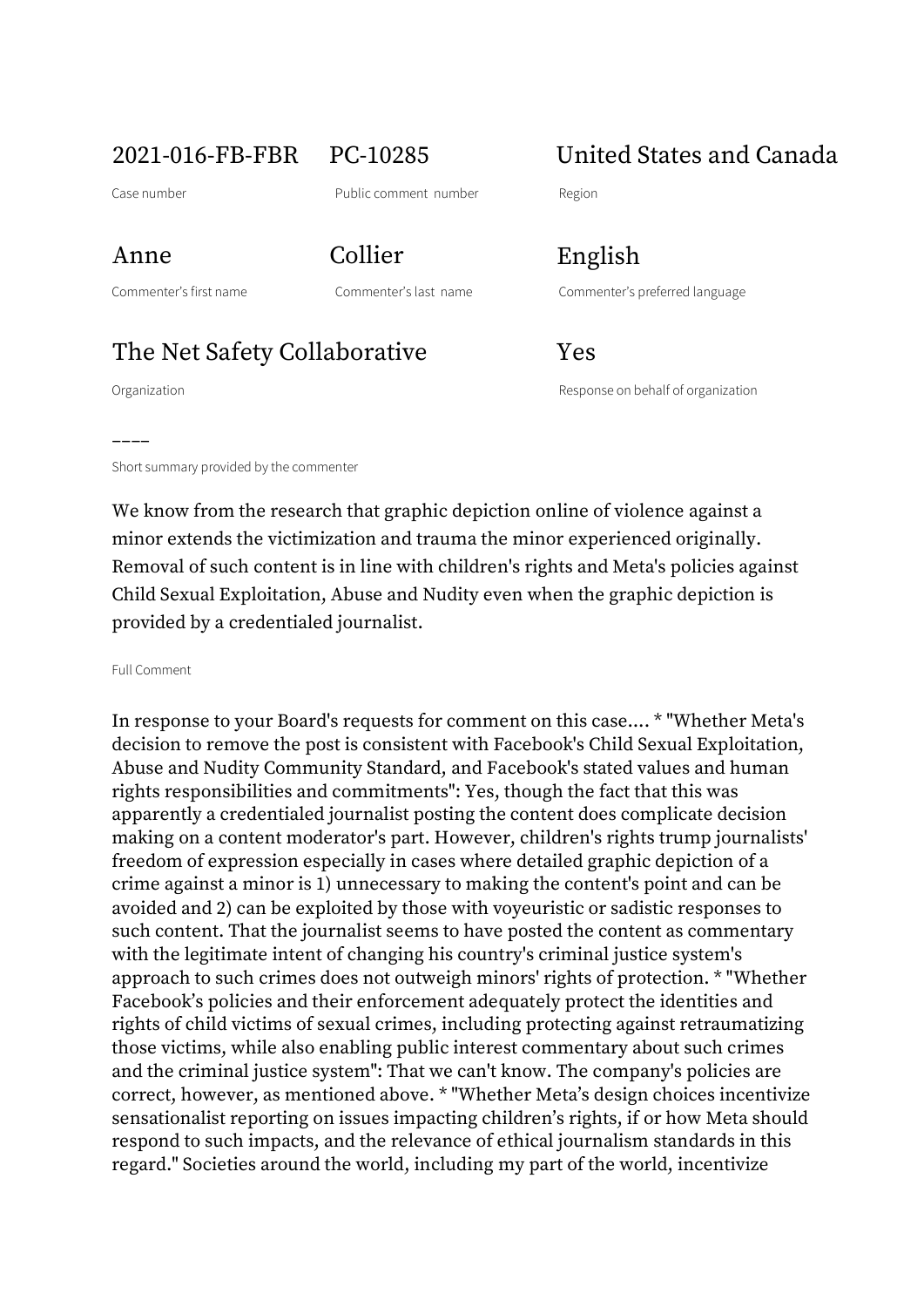sensationalist reporting. Such incentivization is not unique to social media. Without seeing the journalist's content, I can't know if it was sensationalist. It does sound as if it was gratuitously graphic; the reporter could've chosen not to go into such graphic detail. By the nature of social media and the contextual limitations content moderators have, the reporter's intent for going into graphic detail can't be known. All a moderator can do is take down content in front of them that violates Community Standards, and Meta's/Facebook's moderators were right to remove the content. Where Meta's \*design\* choices come in is that the aglorithm incentivizes the sharing or spreading of graphic content. Given that reality, it should be Meta's policy that content moderators act as quickly as possible to remove content that is harmful to children and violates their rights. As for the relevance of ethical journalism, Meta/Facebook is FAR from a journalistic medium, has long demonstrated an ignorance of journalistic ethics and can't logically be relied on to uphold them. And neither human nor algorithmic moderation is designed to understand users'/creators' intent or to have the full offline context of what's posted on platforms. All platforms can really be held accountable for is their policies concerning human rights, including children's, and for consistently upholding them in their content moderation systems. A further layer between the "cloud" and the "ground" is needed to provide platforms with the context they need in cases like this, an example being Australia's eSafety Commissioner's Office and Europe's Internet helplines and other user care systems.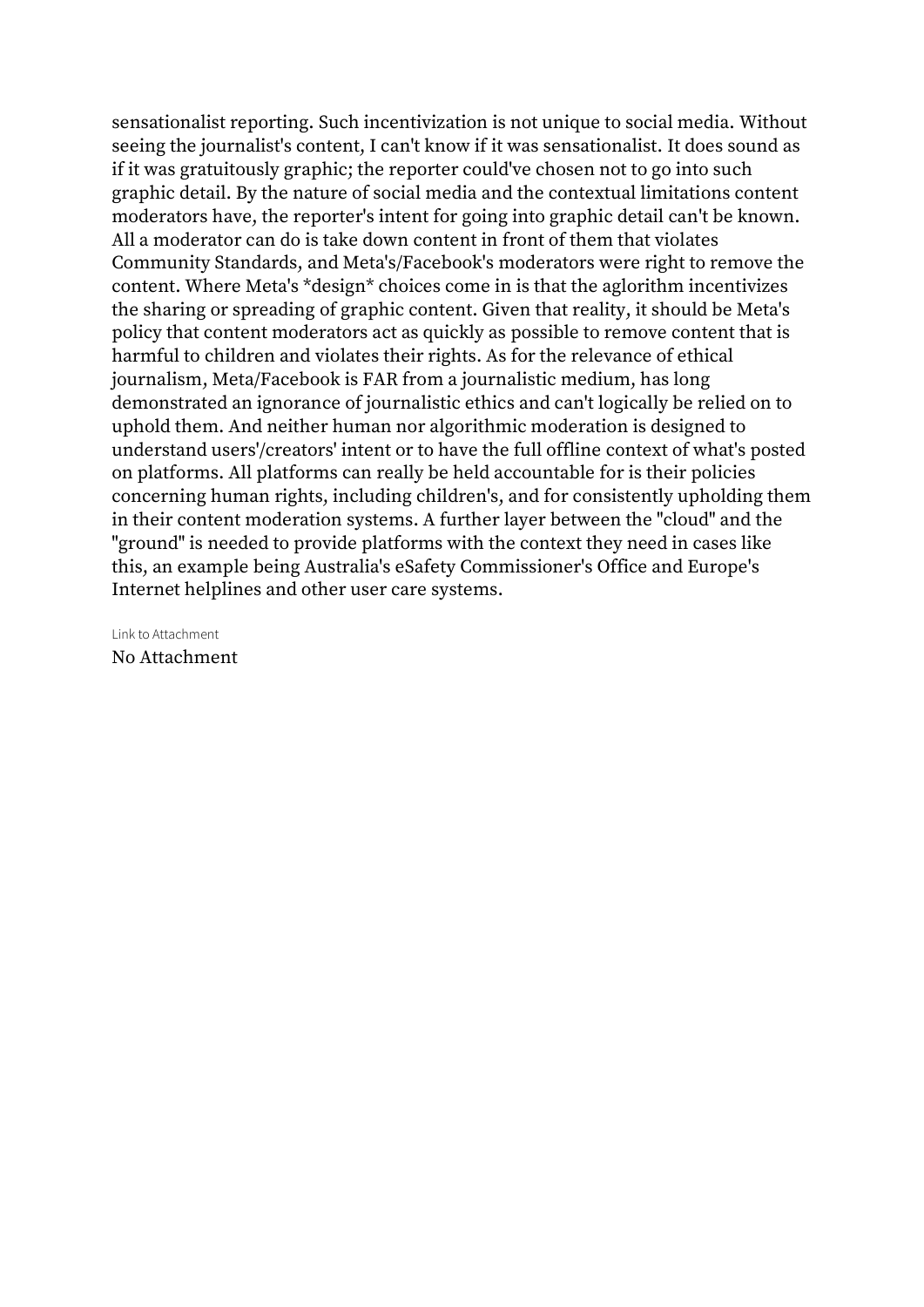## 2021-016-FB-FBR PC-10286 Europe

Case number **Case number** Public comment number Region

### Hannah Ruschen English

Commenter's first name Commenter's last name Commenter's preferred language

# National Society for the Prevention of Cruelty to Children Yes

––––

Organization Response on behalf of organization

Short summary provided by the commenter

The National Society for the prevention of Cruelty to Children is the UK's leading children's charity, preventing abuse and helping those affected to recover. Our work to keep children safe from abuse online has played an instrumental role in the development of the UK Government's online harms proposals. The NSPCC has been at the forefront of the campaign for online safety legislation and is a leading voice in calling for an online Duty of Care to protect children from online abuse and exploitation.

### Full Comment

Response to the Facebook Oversight Board Case Number 2021-016-FB-FBR The National Society for the prevention of Cruelty to Children is the UK's leading children's charity, preventing abuse and helping those affected to recover. Our work to keep children safe from abuse online has played an instrumental role in the development of the UK Government's online harms proposals. The NSPCC has been at the forefront of the campaign for online safety legislation and is a leading voice in calling for an online Duty of Care to protect children from online abuse and exploitation. The NSPCC welcomes the opportunity to provide comment on case 2021-016-FB-FBR, and present recommendations to the Oversight Board with regards to the implementation and enforcement of Meta's child sexual exploitation, abuse, and nudity community standards; their efforts to protect the rights of child victims from re-victimisation; and the link between design choices, children's rights, and sensationalist reporting. This case presents some of the key challenges that come from balancing safety, privacy, and free expression, and has implications for the way that community standards are upheld and enforced. However, the overall impact of decisions made about this case will have a limited impact on child safety on Meta's platforms. Looking at individual cases in isolation without considering the broader pattern of issues relating to child sexual abuse online,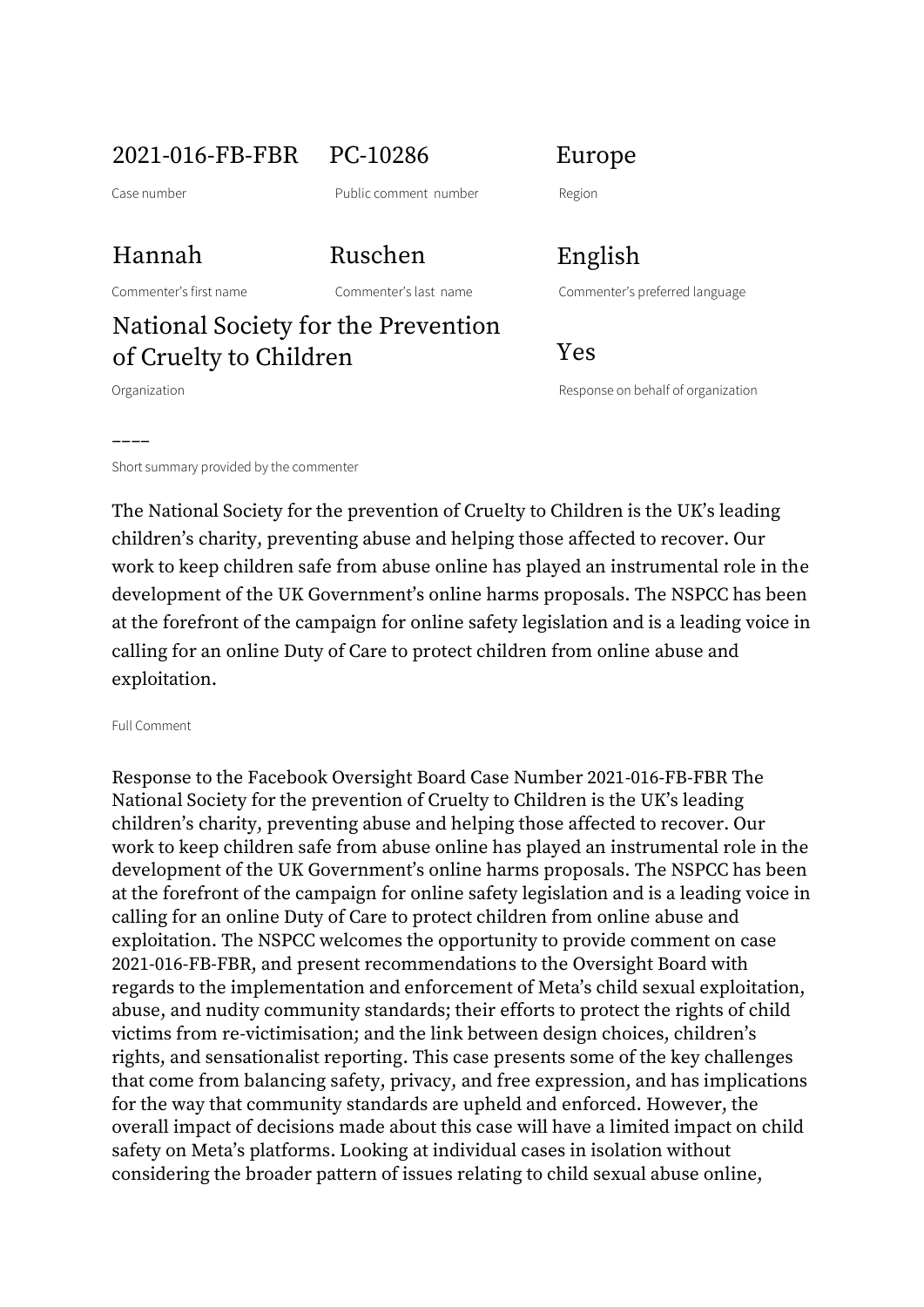means the Board will not have a wider influence on preventing the core drivers of abuse and exploitation on Meta's platforms. For example, we would welcome the Board's consideration of issues such as the child protection impact of end-to-end encryption. The threat posed to a wide number of children by encryption proposals is well known and yet to be addressed, as highlighted by survivors of child sexual abuse online by the Canadian Centre for Child Protection : "We are hearing more and more examples of perpetrators of these crimes gaining privacy rights that ease their ability to continue to perpetrate, such as the recent announcement by [a popular platform] to implement end-to-end encryption in their messaging software, but what we are not hearing about are concrete plans regarding the protection and privacy of children whose images of sexual abuse are shared through this software." – A member of the phoenix 11 It would be beneficial for the Oversight Board to look at these patterns and series of cases that directly impact child sexual abuse online, to further this discussion around the prevention of abuse and exploitation on Meta's platforms. 1) Whether Meta's decision to remove the post is consistent with Facebook's Child Sexual Exploitation, Abuse and Nudity Community Standard, and Facebook's stated values and human rights responsibilities and commitments. While we cannot comment on the specifics of the case without seeing the content itself, which therefore makes it harder to judge the removal against existing community standards and human rights commitments, there are several strategic issues which we hope to draw attention to in our response. We welcome the focus on children's rights and the analysis of upholding the consistency of Meta's community standards and human rights responsibilities. When evaluating this decision to remove content, this should be done with due consideration of children's specific rights in the online space, and recognition of the real potential for re-victimisation via content that is uploaded and shared on Meta's platforms. The UNCRC published in August 2020 it's General Comment No. 25, which outlines the specific rights that children have in relation to the digital environment. In particular, it outlines their right to privacy and safety online , and the actions that states should take to ensure businesses uphold these rights in digital spaces. The right to protection from violence should be of paramount importance to businesses of the digital environment. Article 80 outlines these measures to protect children from violence and in particular, "physical or mental violence, injury or abuse, neglect or maltreatment, exploitation and abuse, including sexual exploitation and abuse, child trafficking, gender-based violence, cyberaggression, cyberattacks and information warfare". Additionally, Subsection B highlights that the best interests of the child should be a primary consideration, where all children's rights including the right to be protected from harm should be assessed, and that there should be transparency in the assessment of these best interests and the criteria that have been applied. The right to privacy should also be a primary consideration, and this protection should also include the right to privacy of children who have been abused, exploited or groomed online. It is important to consider the needs of those who have been harmed as well as trying to prevent this harm from occurring in the first place. Subsection 'I' highlights these rights in relation to the business sector, "to prevent their networks or online services from being used in ways that cause or contribute to violations or abuses of children's rights, including their rights to